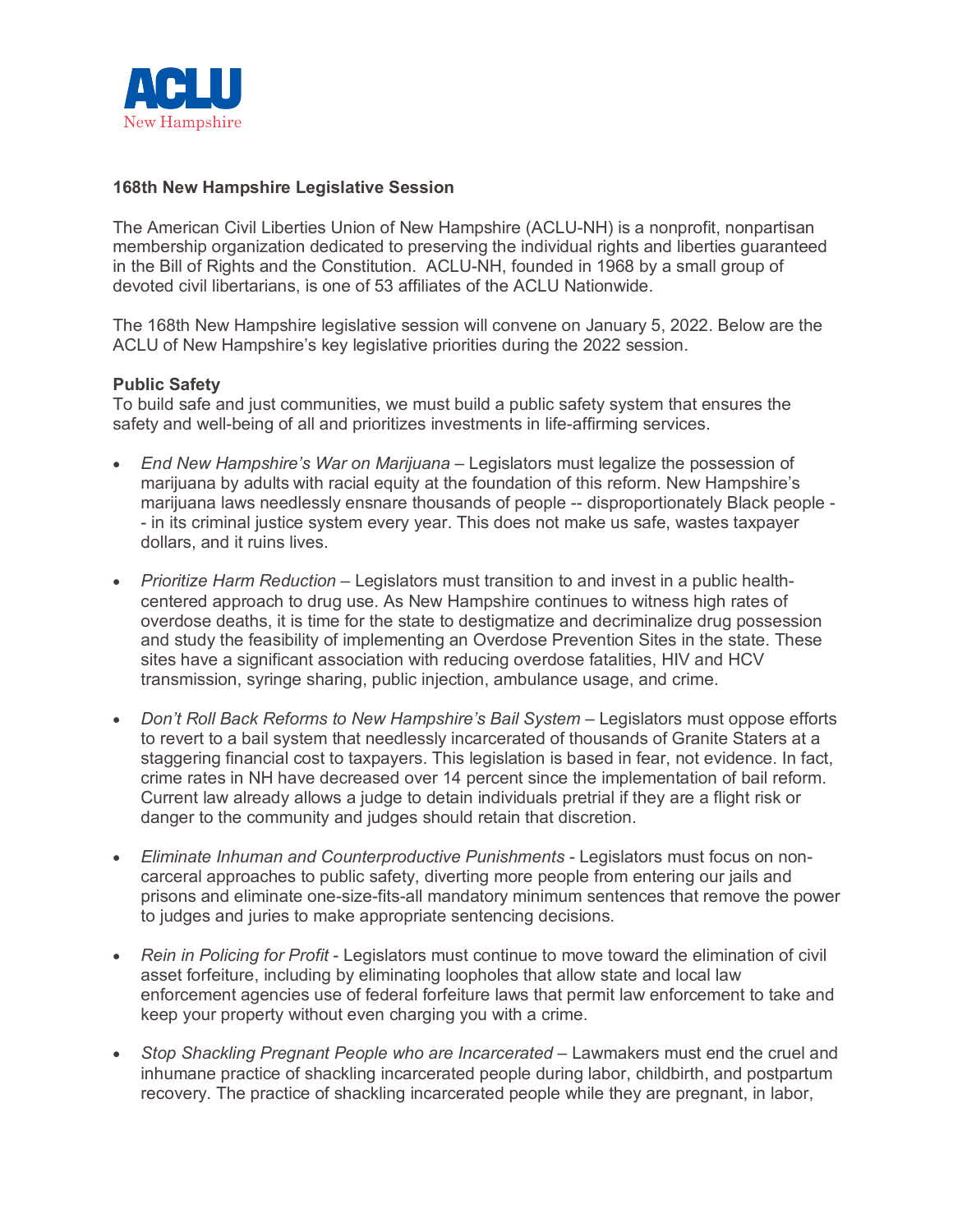

giving birth, and recovering from birth has been opposed by the nation's leading experts in maternal, fetal, and child healthcare, including the American Congress of Obstetricians and Gynecologists (ACOG), the American Medical Association, and the American Public Health Association. Additionally, the Federal Bureau of Prisons, U.S. Immigration and Customs Enforcement and the American Correctional Association have all adopted policies to limit the use of shackles on pregnant people who are incarcerated. It is time for New Hampshire to expand this prohibition to all incarceration facilities in the Granite State.

- *Transparency around Federal Checkpoints*: During federal immigration checkpoints, federal agents stop and seize likely thousands of individuals travelling through New Hampshire's roadways without any probable cause or reasonable suspicion that a crime has been committed. They also have been recently used for drug enforcement, which is unconstitutional. Given the significant intrusion on civil liberties that these federal checkpoints represent, legislators should support legislation that requires that local agencies provide notice to the public of such immigration checkpoints when they are informed by a federal agency that such a checkpoint will occur. Like the notice that is required for state sobriety checkpoints, this notice is designed to mitigate the significant intrusions on civil liberties that these immigration checkpoints create.
- *Hold Law Enforcement Accountable*: Legislators must end qualified immunity for law enforcement officers. Under the doctrine of qualified immunity, victims of police misconduct must show there is already "clearly established law" where someone else's rights were violated in the same way. Unless victims can point to another case with nearly identical circumstances, their case can't go forward – even when the actions of the police resulted in serious injury or death. It has shielded police officers from being held responsible for all sorts of malfeasance. Law enforcement have the power to take liberty and life, and New Hampshire must ensure that victims of police misconduct can access justice and the police who violate civil rights are held accountable.

# **Systemic Equality**

We must dismantle a system deeply rooted in racist policies, practices, and attitudes that harm Black, Brown, and Indigenous people.

• *Teach Children the Full Picture of American History* **–** Legislators must repeal the "Banned concepts" law that unconstitutionally chills New Hampshire teachers from covering how America's legacy of racism and slavery impacts today's society and students of color. Legislators should oppose any additional legislative attempts to engage in classroom censorship. We are better as a state and community when we can have hard conversations and learn from them—which is why it's so important that our students get a full picture of America's history and its impact on today's society. We will never achieve systemic equality in America without first providing a full picture of American history.

#### **Reproductive Freedom**

We must ensure that every pregnant person can make the best decision for themself and their family about whether and when to have a child without undue political interference.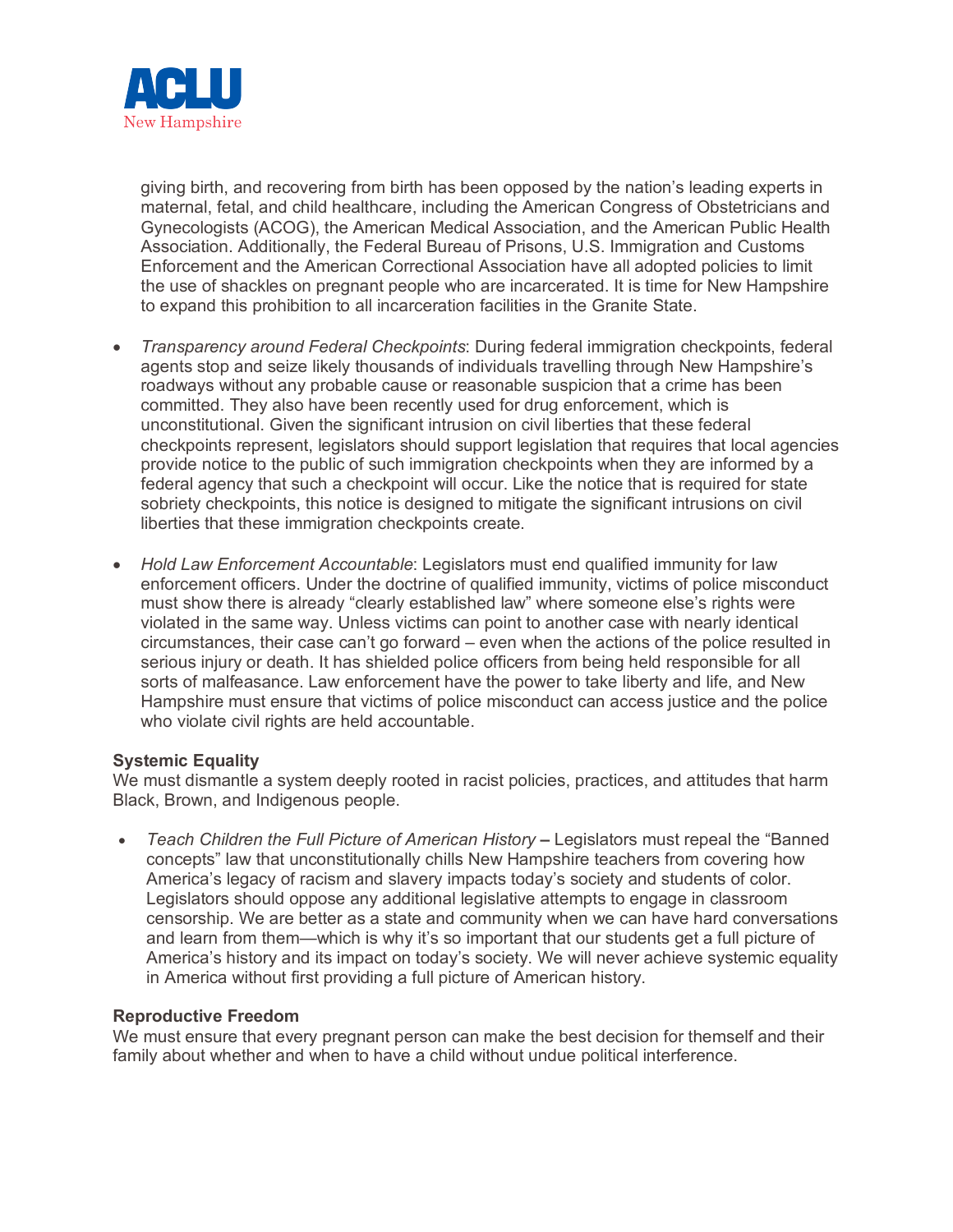

- *Prevent the Government from Controlling Private Healthcare Decisions* Legislators must oppose efforts to prohibit abortions after any embryonic cardiac activity is detected, which is usually at six weeks. Make no mistake, this is intended to ban abortion in New Hampshire.
- Remove New Hampshire's Forced Ultrasound Law Legislators must repeal a law that mandates ultrasounds for every abortion. This law has no medical basis. Its sole purpose is to shame and coerce a pregnant person who has decided to end their pregnancy. This extreme political interference in the doctor-patient relationship should be a cause of serious concern to anyone.
- *Defeat the New Hampshire Health Care Denial Act –* Legislators must not grant medical providers a license to deny services to people seeking reproductive healthcare, including in cases where the life of the pregnant person is at risk. This license to deny services will be felt more severely in rural areas where patients have a limited choice of medical providers.
- *Protect Access to Safe, Legal Abortion –* Legislators must support legislation that would enshrine abortion rights into state law. This legislation would ensure that, regardless of what happens in the U.S. Supreme Court, abortion will remain safe, legal, and accessible in the Granite State.
- *Don't Give Others a Veto over a Pregnant Person's Decision to Have an Abortion –* Legislators must oppose legislation that would give an abortion patient's current or former partner — or anyone who could claim paternity — the power to veto their decision and force them to have a child against their will. No one should be able to make such an important decision for someone else.

# **LGBTQ Equality**

We must build a New Hampshire where LGBTQ people can live openly without discrimination and enjoy equal rights, personal autonomy, and freedom of expression and association. LGBTQ people belong everywhere.

- *Support Trans Youth -* Legislators must oppose efforts to ban young trans athletes from participating in athletic activities consistent with their gender and efforts to interfere with the ability of school staff to do their job, including attempts to require school staff "out" a transgender student to their parents, potentially before the student is ready to share.
- *Maintain the Prohibition on Conversion Therapy* Legislators must maintain the ban on conversion therapy, a widely discredited practice that seeks to change a person's sexual orientation or gender identity. Conversion therapy has been debunked by every major medical association in the country. Studies show that LGBTQ people who are exposed to conversion therapy are a shocking 92 percent more likely to attempt suicide.
- *Prevent Restrictions on Medical Care for Transgender Youth –* Lawmakers must oppose legislation that would prohibit transgender people under 18 from receiving essential medical care. Affirming a young person's gender through social transition and gender affirming care - including medical care - saves lives. Passage of such a policy could also negatively